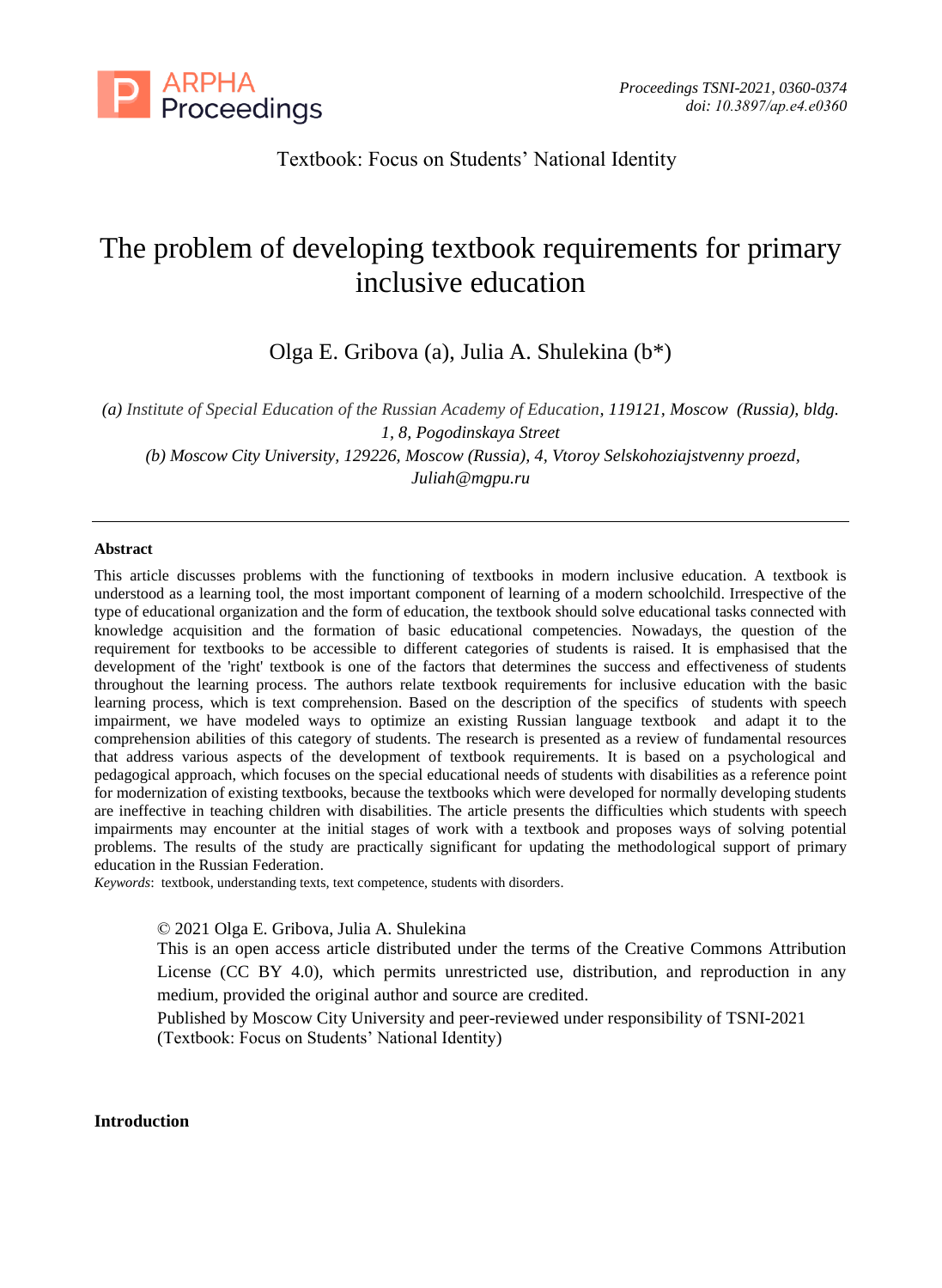A textbook is one of the leading learning tools in a modern school. A textbook helps pupils to master the curriculum in the basic subjects (mathematics, Russian language, reading comprehension).

The development of textbooks for primary and secondary school audiences is a multifaceted problem. On the one hand, a textbook should reflect the content of academic disciplines and thus act as a source of knowledge, and on the other hand, act as a learning tool for students to learn how to learn.

Thus, a primary school textbook is characterised by a number of parameters that make it both effective and attractive to the learners in terms of content and design (Order 2019 No. 695).

One of the basic requirements for the content of a textbook is the need to present the textbook materials in a way that takes into account the age and psycho-physiological development of the students. This implies that the textbook content must be accessible and, most importantly, understandable to the different categories of students attending a school. This makes the issues stated in this article relevant for both normally developing students and students with disabilities (Sanina & Enzhevskaya, 2016). This point is particularly important when teaching children with disabilities in the context of inclusive and differentiated education.

### **Purpose and objectives of the study**

Aim: Based on the identification of the specifics of text comprehension of learners with speech impairments, develop requirements for a Russian language textbook that can be used in inclusive education.

Objectives:

1. To study the specifics of text comprehension by students with special educational needs through the assessment of students with general underdevelopment of speech. (hereinafter referred to as ODR).

2 Identify requirements for educational texts adequate for the special educational needs of this population of learners.

#### **Literature review**

The discussion of issues related to the comprehension of literary/educational texts cannot be complete without analysing the broader context. This context is associated with textual competence, by which the authors understand the conglomerate of linguistic, speech and communicative means, norms and mechanisms of their recoding that are formed during ontogenesis (Gribova, 2017). Thus, the effectiveness of work with textbooks depends on a students linguistic competence,, speaking skills, and the development of their corresponding cognitive mechanisms.

Text comprehension processes are not formed in isolation. They are an integral component of textual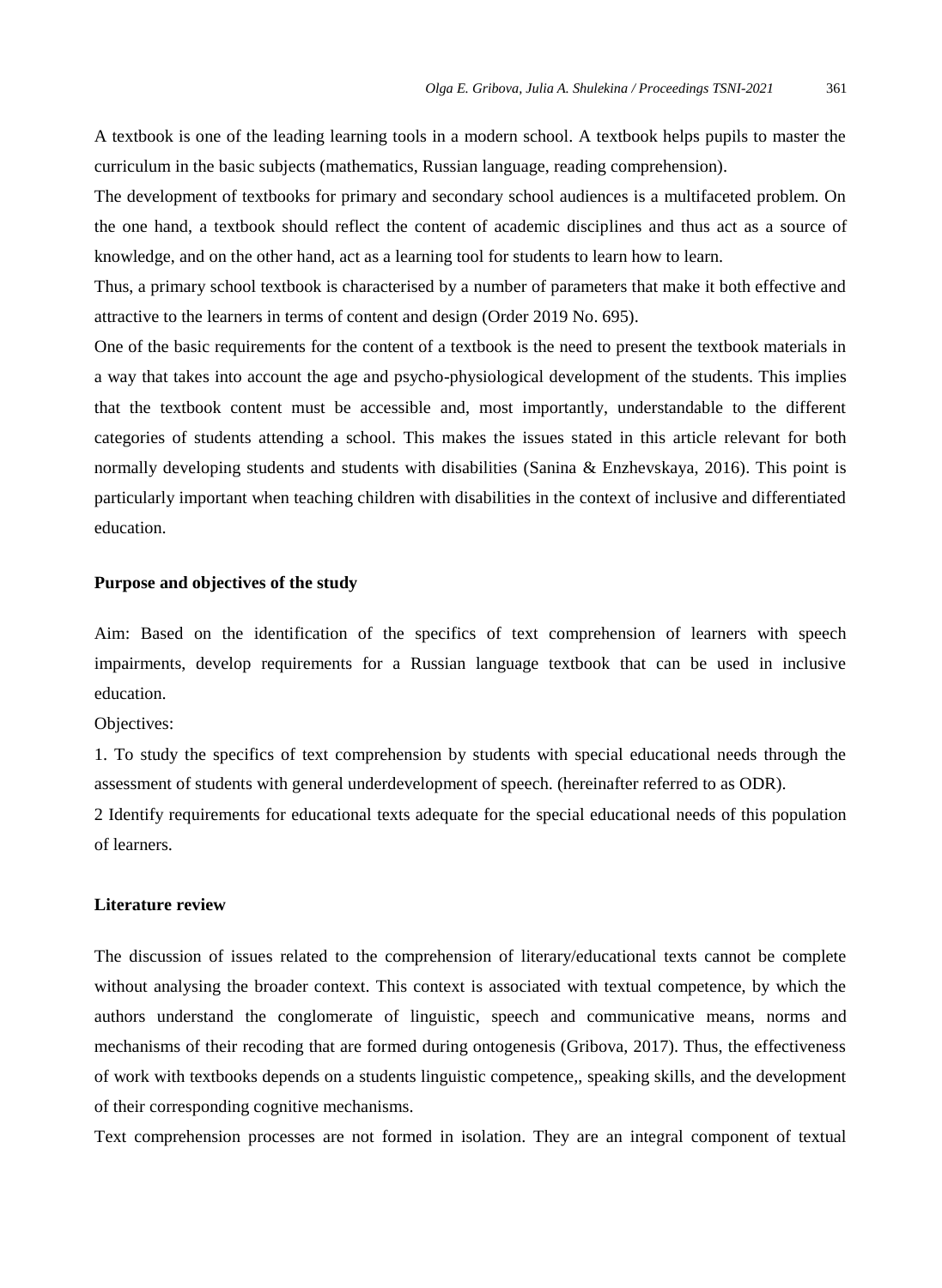competence, which is understood in modern educational standards as an indicator of an uptake of the abilities and skills of working with texts of different formats and modalities.

An analysis of literature shows problems of text comprehension inherent to learners with learning difficulties (Narkon & Jenny, 2013; Kendeou et al., 2014; Kaldenberg et al., 2015; Botsas, 2017) as well as to categories of learners with different types of disabilities. These include children with hearing impairments (Kirdyasheva, 2018; Asylbaeva, 2019; Ilyushina, 2019), intellectual disabilities (Vasilevskaya, 2006), mental retardation (Dmitrieva & Brukhovskikh, 2016), speech impairments (Haebig et al, 2015; Gribova, 2020) and autism spectrum disorders (Lucas & Norbury, 2014; Haebig et al, 2015; Paynter et al, 2016; McIntyre, 2020; Davidson et al, 2018).

These studies have identified similar comprehension problems for learners when studying both literary and academic texts: incomplete understanding of content, difficulties in making logical connections in relatively large texts, insufficient level of understanding of lexical and grammatical content of the text, etc. There may, however, be different causes for similar problems depending on the learner.

The problem of text comprehension has been studied particularly thoroughly in children with special needs, as this group of students is the most numerous (according to some data, up to 25% of students at school).

General underdevelopment of speech, according to the psychological and pedagogical concept of analysis of speech disorders, is a specific form of speech pathology manifested as primary underdevelopment of all aspects of speech - sound and meaning (Levina, 2005; Logopedia, 2017; Filicheva & Chirkina, 2005).

The causes and severity of speech disorders vary. What unites this group of children are the peculiarities of the linguistic manifestation of the defect (defects in the formation of language, speech and communicative activity of children), the absence of primary deviations in the development of intellectual abilities, as well as the absence of gross deviations in the development of sensory systems.

The general consensus is that the lack of text processing is one of the impediments to learning for these children, since text, presented in written form (textbook text) or presented orally (via the teacher's explanation), is the main means of learning.

The following weaknesses, which are common to this group of children, are identified as the main problems of textual processing

- inability to identify the text as a linguistic unit;

- inability to understand factual information, both implicitly and explicitly

- inability to construct a "mental model of the text" or "background";

- the presence of side associations that are activated in the course of text processing and impede the understanding of the information contained in it.

The above-mentioned difficulties manifest in children at the level of oral speech when listening and in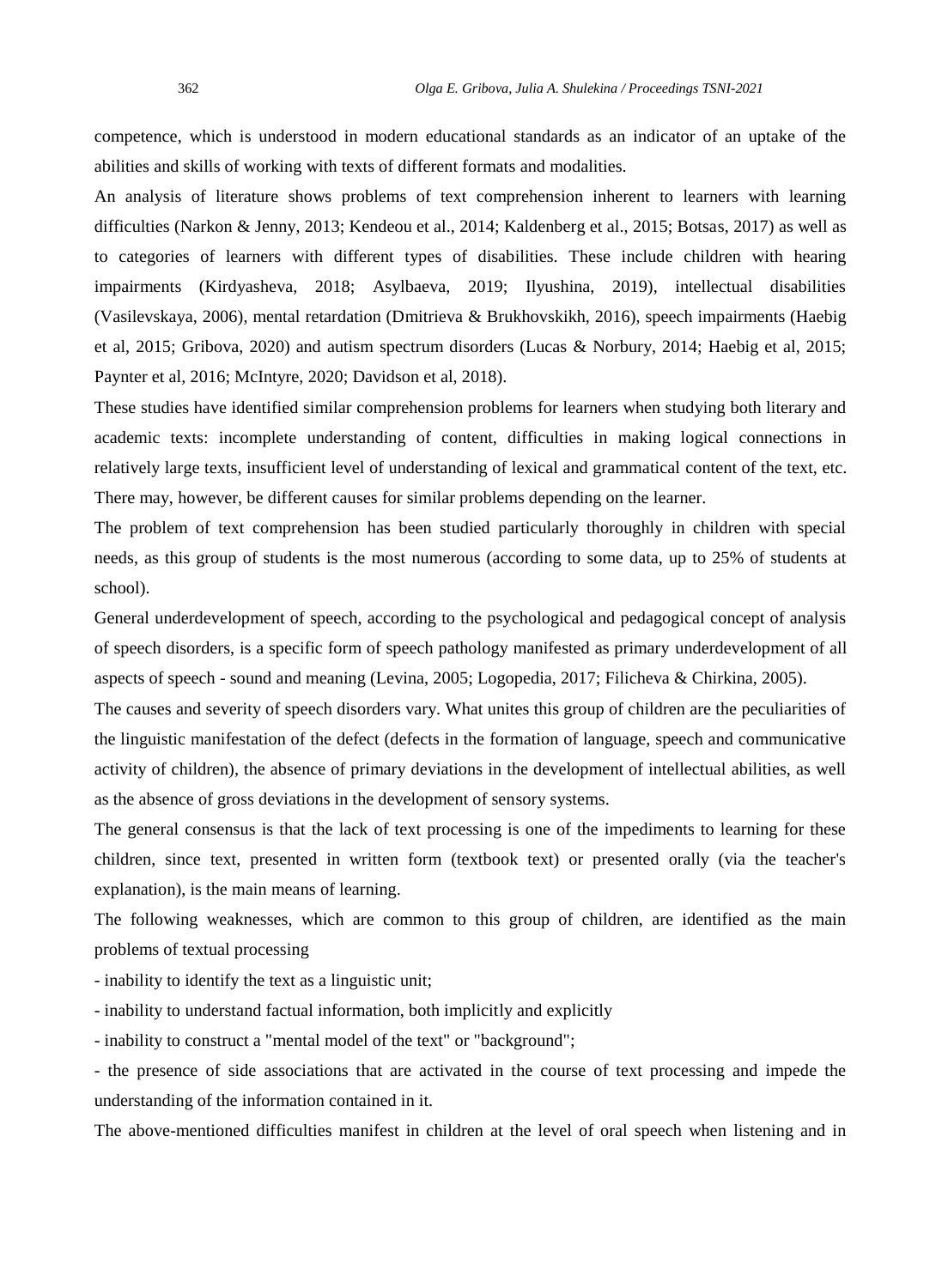written speech when reading (Vorobyova V.K., 2006; Gribova O.E., 2017; Shulekina Y.A., 2020; Bishop, 2009).

Recent research suggests that the textual competence of students with ODR has a qualitative peculiarity and remains underdeveloped (compared to students without speech disorders) throughout the whole period of schooling (Gribova, 2020).

Although comprehension is widely interpreted, there is a lack of systematic research on how to structure and set requirements for instructional texts in order to make it easier for these children to use the textbook. There are exceptional attempts to find optimal fonts for dyslexic children without changing the content of the text, but this practice seems to be very narrowly focused. Appropriate textbook requirements can only be developed if there is an understanding of the difficulties that learners have in working with textbook texts.

#### **Methodology**

The present review has been prepared with the use of textual and internet resources. The corpus is comprised of works which align with the authors' views, including the early works of the authors of this article on the stated issue. The literature used in the review reflects current trends in inclusive education, ensuring the validity and relevance of the material.

## **Results**

Based on the synthesis of materials from our earlier publications (Gribova, 2017, 2020), we were able to draw a complete picture of the nature of text comprehension of children with speech impairments at different stages of schooling.

The analysis of the nature of text comprehension of factual information by primary school students with speech impairments has revealed that in the initial stages of learning, the children's main attention is focused on the verbal shell of the text, which is vital for them. The analysis of information is not done independently and is possible only under the guidance of an adult. Pupils' counteractivity is low. Children try to memorize the text in as much detail as possible without extracting facts and without creating background information. However, whether through their language ability, albeit underdeveloped, or their familiarity with the primary school curriculum, by the start of primary school they have a fairly confident grasp of the three parts of a text", which then makes it easier for them to understand texts as the beginning and the end are strongest positions. Correlation of the obtained data with the data on the formation of textual competence and textual activity in ontogenesis indicates that at this stage the level of textual competence in general corresponds to the age of 6-7 years. However, the absence of active text processing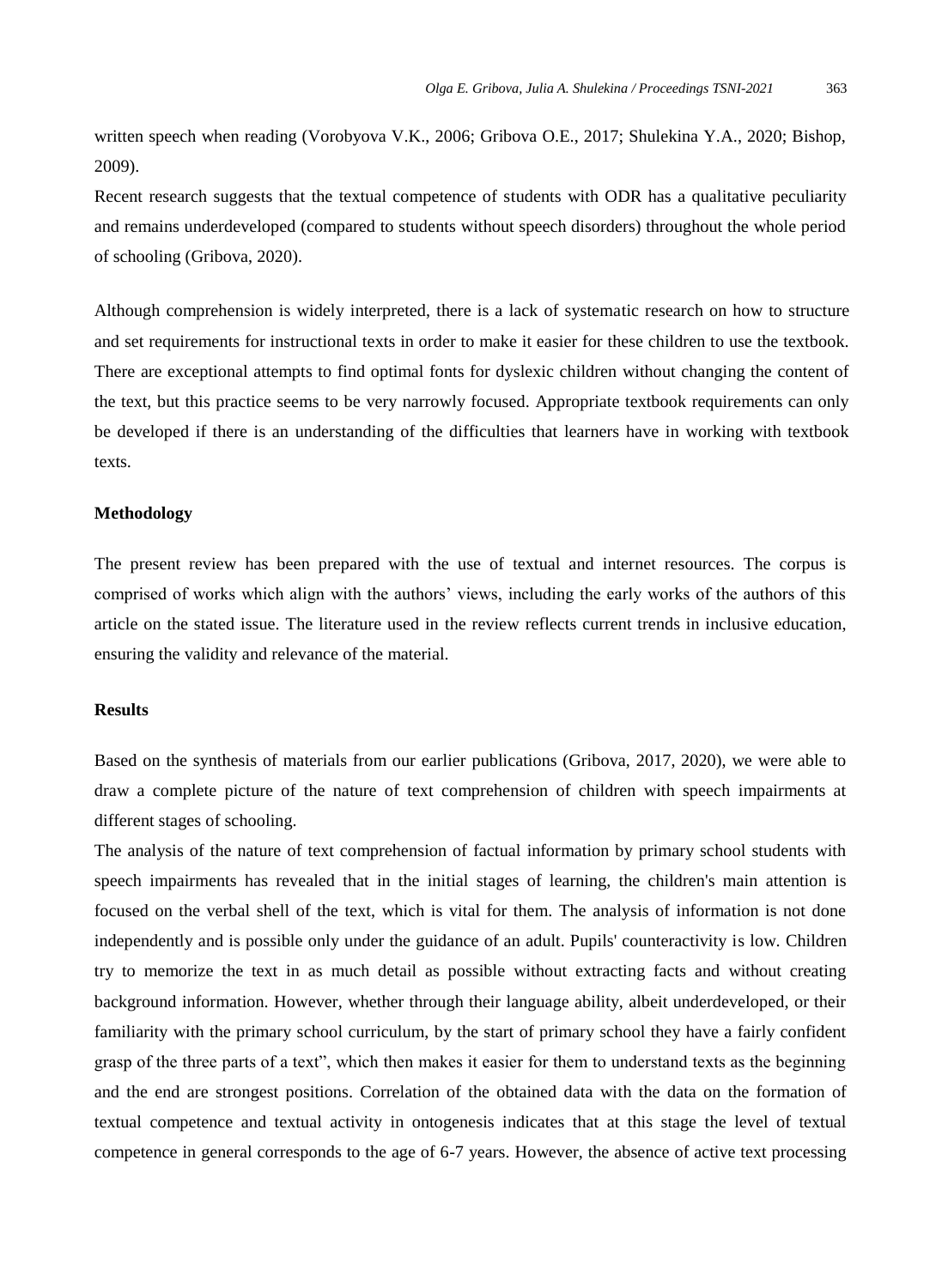does not allow pupils with general underdevelopment of speech, unlike children with normal development, to build a model world of text. At the same time the positive dynamics of textual competence formation is insignificant.

To design textbooks it is important to understand the trends that are typical for the development of text comprehension of the given cohort of students in later stages of education, which allows taking into account the zone of proximal development.

Our research allowed us to build a model of textual competence development for children with speech impairments in terms of text comprehension. In primary school in the 5th-6th grades when the volume of texts increases, pupils try to distinguish its key elements, which are the subject and the actions performed by it. Initially, this strategy proves to be an effective way to understand information in narratives with a linear structure, since the highlighted elements build up the main plot.

However, the highlighted key units are referential rather than denotative, as the strategy of associating textual referents with objects of one's own experience is used. This results in a lack of correlation between information the child has introduced and the information in the primary text. The associations are so powerful that they can completely capture a child's attention, so that they ignore the content of the primary text. Thus, in the early stages of school, while there is a positive trend in the formation of the mechanism of keyword selection, two strategies are causing issues: the strategy of word-by-word reproduction and the strategy of association with referents outside of the primary text, with associations being, as a rule, affective in nature.

It is noteworthy that the mechanism of keyword extraction and the mechanism of association are formed in parallel, and the basis for the extraction of key points is not the denotative structure of the text, but the subject-predicate one. This leads to an understanding of the subject of the narrative and a lack of understanding of the relationships between the objects in the descriptive text, since the integrity of the text at this level is determined by the common subject in the child's mind. The text processing occurs sequentially from sentence to sentence or from a key phrase to the next highlighted key phrase. Difficulties in retaining verbal material in memory result in numerous omissions of information and disruption of narrative sequence. There is no incorporation of information when comprehension difficulties occur, so children at this level of textual competence development cannot assess the quality of their text comprehension.

The picture at this stage corresponds, on the one hand, to the 3rd-4th grade level, since it is possible to isolate the referential plan, on the other hand, to the 1st grade level, since associative connections are still quite strong.

Further development and refinement of the keyword mechanism in grades 7 and further makes it possible to identify the introduction and conclusion of key positions of the text, which already ensures thematic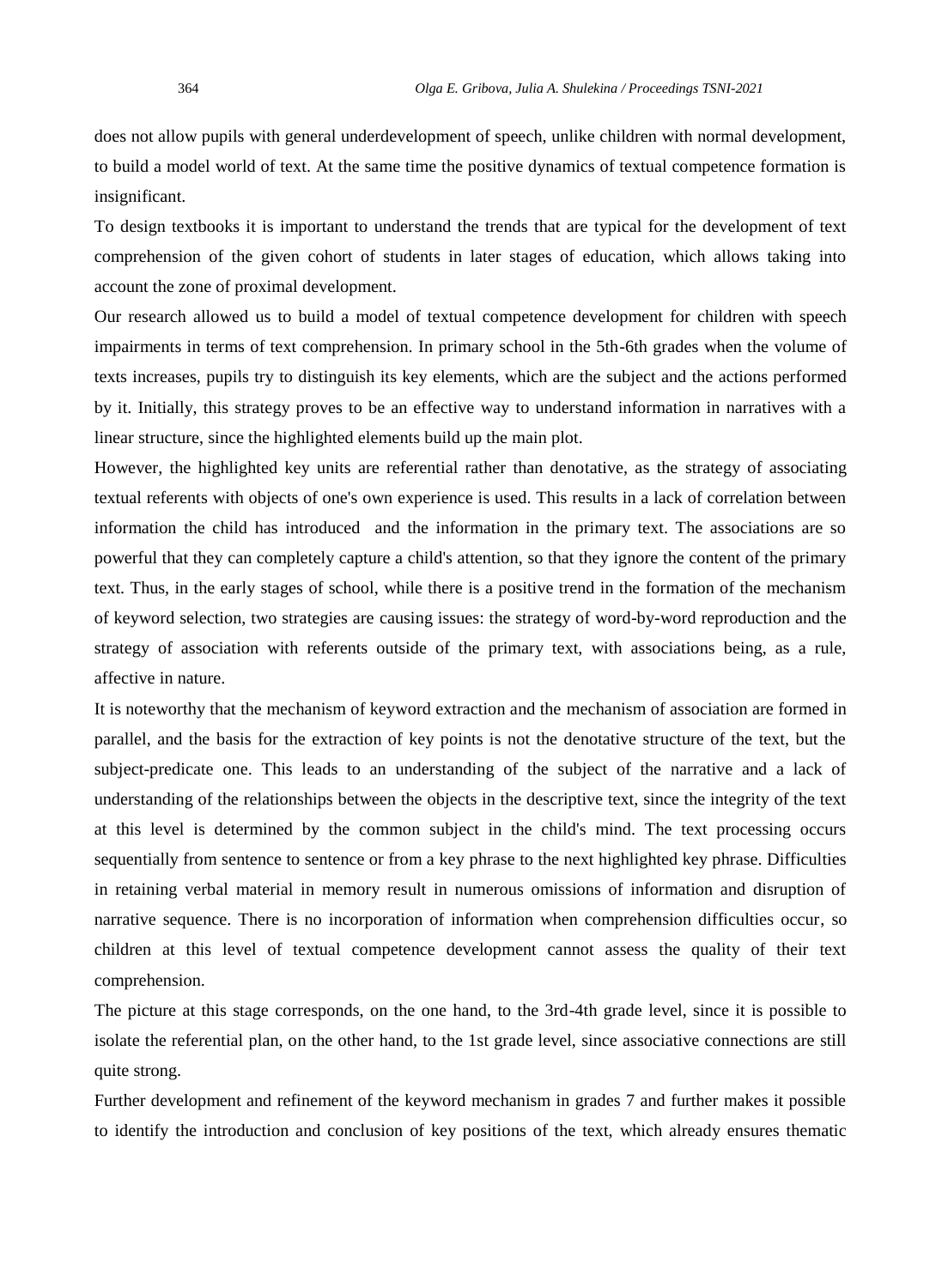unity of the text's content in the child's mind. The association mechanism is also transformed. These are no longer secondary associations, but focused associations, which are related to the child's attempts to relate their own knowledge to the facts that they extract from the text. There is a transition to an active construction of the projection of the text. The adolescent's reciprocal activity, aimed at interpreting the content-factual information of the text increases. However, at this level of understanding, the opportunity to penetrate the model world of the author is limited. The mechanism of inferring is not yet formed, so the pupil builds the projection of the text according to his/her encyclopedic knowledge and experience. In addition, the strategy of word-by-word memorisation of the text is still quite active. This leads to only partial understanding of facts of the text, for a variety of reasons: insufficient short-term memory, difficulties in selecting keywords; problems of inhibiting side associations, and unformed mechanisms of anticipation and retrieval.

A significant role in the further development of textual competence is played by the formation of mechanisms providing for the analysis of the theme-rheme structure of the text, which determines the possibility of forming the text coherence in the child's consciousness. The more the theme-rheme structure of the text differs from linear incorporation, the more difficult it is for adolescents to discover the connections between individual parts in the text. Therefore, the communicative structure in narrative texts makes it difficult for students at this level of textual competence to understand them.

The lack of understanding of the text's facts is partially compensated by a triggering predicting mechanism, which is activated when there are gaps in understanding. In this way the contradiction between the need to construct a coherent background and the inability to create one is resolved. The existence of this probabilistic prediction mechanism implies that when analyzing the content of the text, processes of selfreflection occur. The student considers how adequately they have understood the author's intended message. In secondary texts where there are comments and clarifications on the information in the primary text, pupils try to understand not only the dry facts they have extracted from the text, but also to discover the position of the author; his or her attitude towards these facts. This in turn, stimulates increased reflection on the figurative means of the text. A number of features are typical of the level of development of textual competence of 5th-6th grade students with normal speech development, but the volume of understood facts lags far behind the norm.

Further development of textual competence is provided by the development of the above mentioned mechanisms as well as by inhibiting side associations. Working with the information of the whole array of texts is conducive to forming predicting skills, which to a certain extent compensates for the insufficient level of development of lexical and grammatical skills. It is at this level that the development and formation of sub-skills begins, including not only independent analysis of the content-factual information of the text, but also semantic analysis.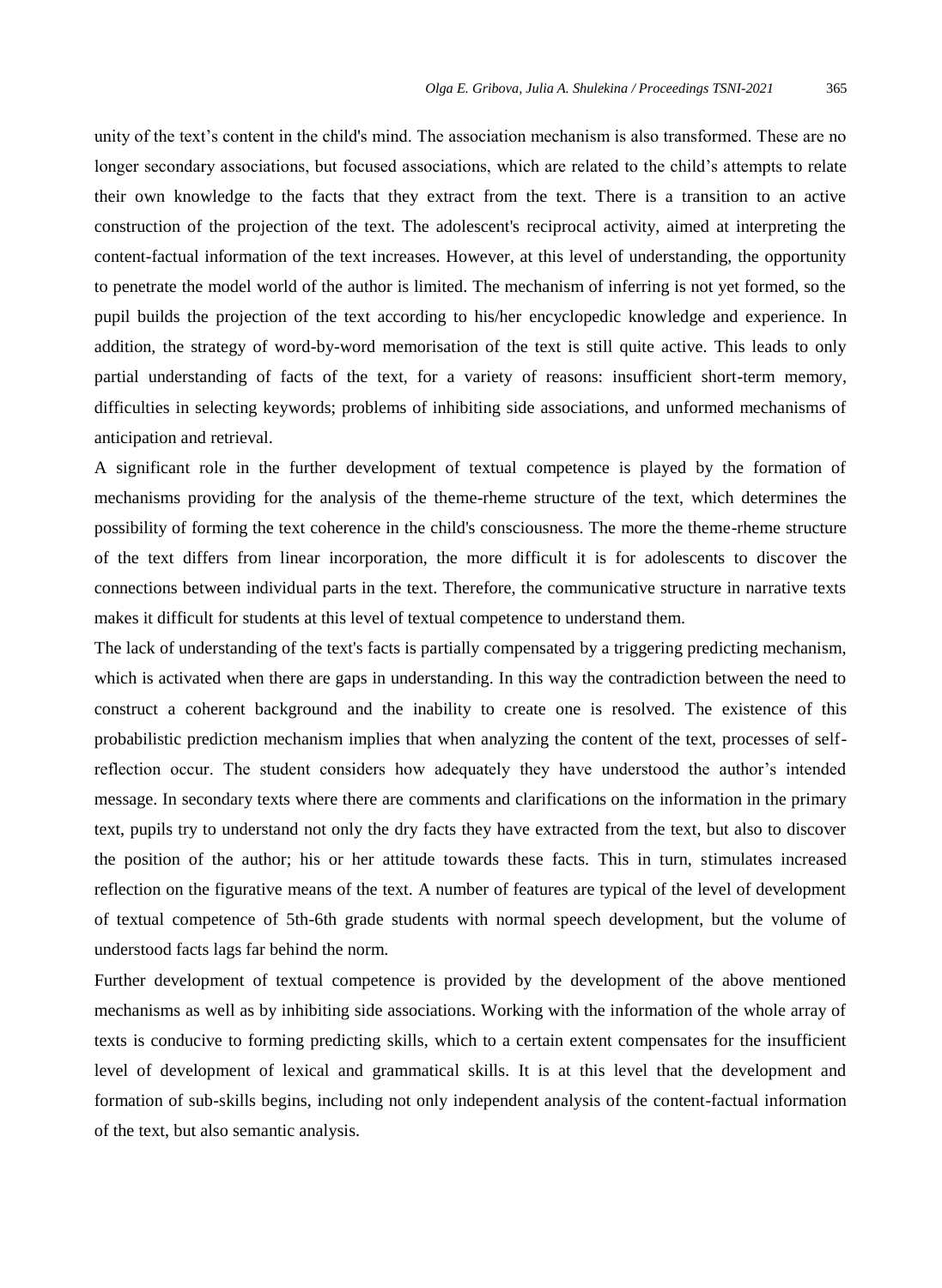Thus, the formation of textual competence is a long and multi-stage process during which non-productive strategies are inhibited and productive ones are formed, permitting not only comprehension of facts, but also deeper levels of meaning.

The analysis of the data obtained in the course of the study revealed that while there are positive dynamics, most secondary school graduates with PSD never reach an acceptable level of textual factual analysis. This implies a need to revise teaching methods, mainly in primary school. Teaching methods for secondary school also have room for significant improvement. In addition to teaching methods, the requirements for textbooks need to be revised.

The current data allowed us to identify ways of optimising the textbook based on the ability of students with speech impairments to understand the textbook as a collection of different texts (linguistic, visual, mixed).

It is suggested that the design and content requirements of a textbook for an inclusive school should meet the following parameters:

- The textbook takes into account different modalities of perception of the information it contains:
	- The textbook is illustrated with beautiful, bright pictures in a realistic manner. The proportions and scale of the images are harmonious and the colours are clear and accessible;
	- The layout of the textbook is without spatial distortions and follow the laws of visual harmony;The textbook uses visual, graphic, modular material which, firstly, fulfils the function of independent information carrier and/ or contains elements that add additional nuances to the content of the teaching material; secondly, it duplicates the key points;The textbook comes with audio and video versions on an electronic medium;
- The textbook has intra- and inter-textual differentiations that optimise the child's autonomous, one-to-one work with the textbook. These include:
	- Extended colour differentiation;
	- Typographic differentiation;
	- Compositional marking;
	- Navigational supports to help move easily from one task to another, from one topic to another;
	- Integrated, intuitive pattern to tasks;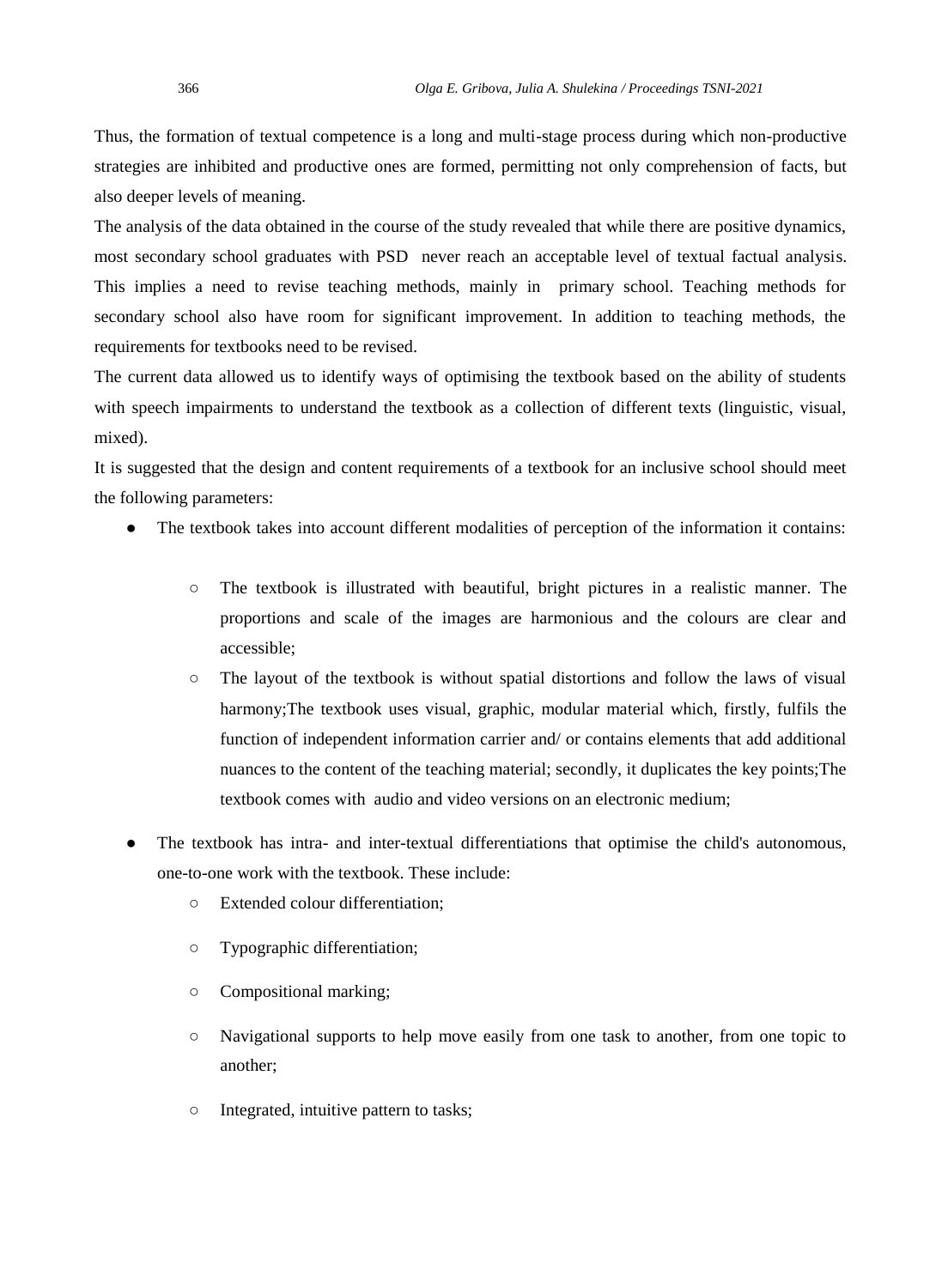- Page-by-page conceptual zoning
- The textbook contains clear and regular rubrics (e.g. vocabulary or rule or self-test).
- The textbook has a harmonious mix of microtexts:
	- The textbook is structured on the principle of moving from polycode microtexts for elementary level reading (isotexts, comics) to predominantly monocode micro and macrotexts for independent, meaningful fluent reading;
	- The organisation of the material on the first pages of the textbook promotes viewing (non-linguistic material prevails over linguistic material) rather than reading;
	- The textbook makes a clear distinction between instructions, didactic tasks and texts for work.
- The textbook reflects the systemicity of language (sound word phrase sentence text) both in the distribution of the main sections of the textbook and in the wording of the tasks. The linguistic complexity of the textbook's microtexts is subordinated to this principle:
	- The instructions at the initial stage of study are one-step, represented by one-word constructions or pictograms;
	- Linguistic texts with predominantly factual information (descriptive and narrative);
	- The textbook has supplements to automate reading skills in the main sections.

Table 1. proposes a scheme for adapting a modern Russian language textbook for primary schools to students of different educational abilities in inclusive classes (Shulekina, 2018). This scheme shows what difficulties first graders with PSD may encounter in the initial stages of working with the textbook, and suggests ways of solving potential problems. In tackling these problems, we have taken into account that text comprehension difficulties can manifest in a systemic way, together with general comprehension difficulties.

## Table 1.

Scheme for adapting the Russian language textbook to the educational abilities of students with special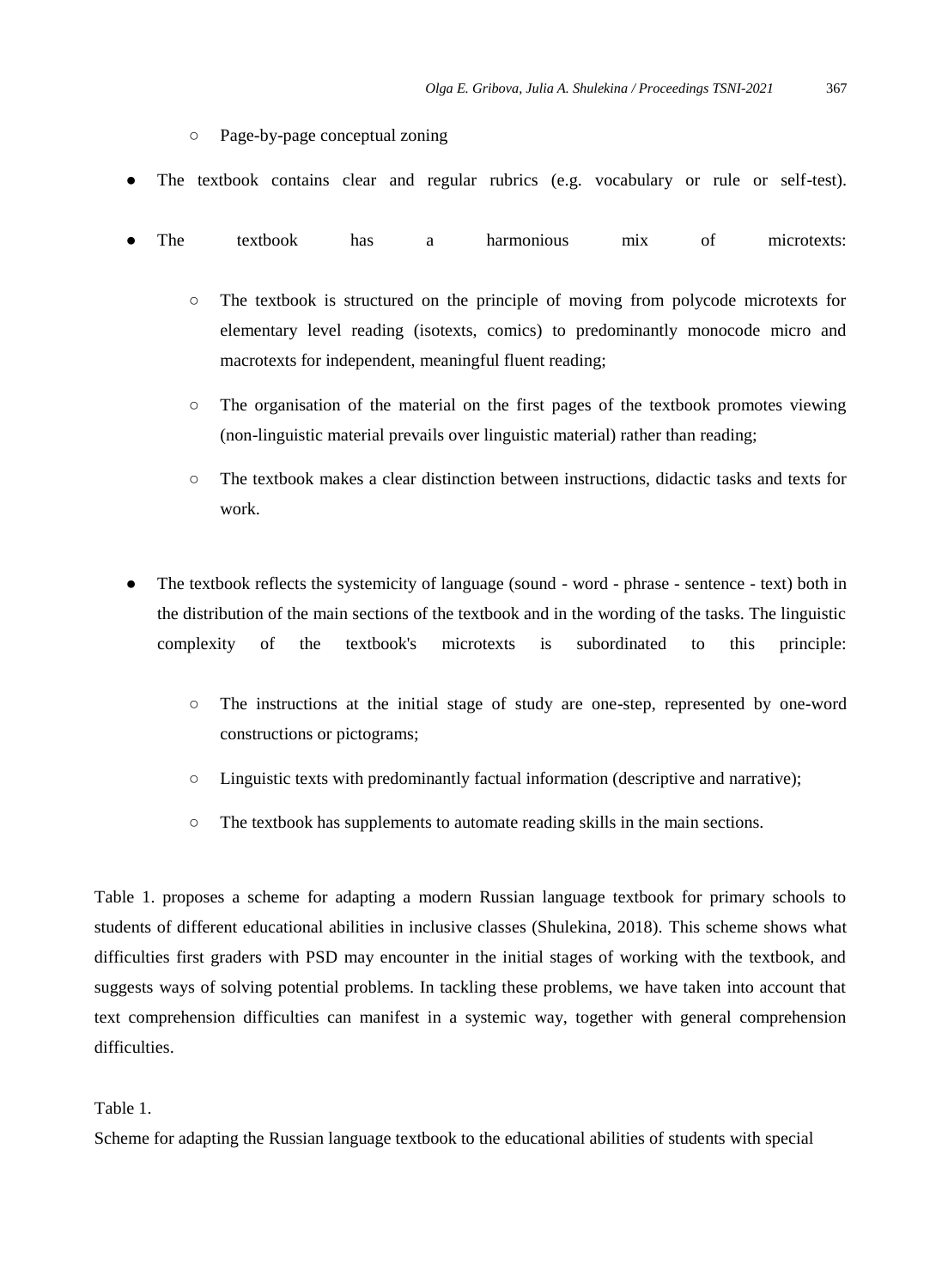| ×<br>ł<br>$\sim$ | I<br>v<br>٦<br>×<br>۰.<br>$\sim$<br>$\sim$ |  |
|------------------|--------------------------------------------|--|
|                  |                                            |  |

needs (primary school)

| Difficulty   | Text book problem                  | Solution                                                    |
|--------------|------------------------------------|-------------------------------------------------------------|
| groups       |                                    |                                                             |
|              | Lack of unified requirements for   | The introduction of universal ideographic icons for         |
|              | the formatting of iconic           | different textbooks.                                        |
|              | information in educational texts   |                                                             |
|              | Ineffective differentiation of     | Intra-text and inter-text differentiation optimises the     |
|              | learning material                  | child's independent, one-to-one work with the               |
| I            |                                    | textbook:                                                   |
|              |                                    | - there is extensive colour differentiation in the          |
| Group of     |                                    | textbook;                                                   |
| difficulties |                                    | - There is a font differentiation in the textbook;          |
|              |                                    | - there is compositional differentiation in the textbook.   |
|              |                                    | The means of differentiation contribute to the intuitive    |
|              |                                    | perception of learning information, their saturation is     |
|              |                                    | limited.                                                    |
|              | Haphazard arrangement of sample    | In the textbook, the pattern is integrated into the task,   |
|              | learning activities in the text    | the reliance on it is intuitive.                            |
|              | Difficult to navigate around the   | The textbook has navigational supports to help you          |
|              | textbook page or the textbook as a | move easily from one task to the next, from one topic       |
|              | whole                              | to the next. The textbook has page-by-page conceptual       |
|              |                                    | zoning. The textbook contains a clear, clear and regular    |
|              |                                    | rubric (e.g. a vocabulary or rule or self-test) to help you |
|              |                                    | navigate easily through the sections of the material.       |
|              | Non-observance of the              | The linguistic design of the textbook's microtexts is       |
|              | ontogenetic principle in the       | based on the principle "from simple to complex" (e.g.       |
|              | linguistic design of textbook      | one- and two-word instructions for the tasks prevail at     |
|              | microtexts                         | the beginning of the textbook, with their grammatical       |
| $\mathbf{I}$ |                                    | models becoming more complex later on).                     |
|              | The presence of complex            | Instructions at the initial stage of learning are single-   |
| Groups of    | syntactic constructions - "not for | step, represented by one-word constructions or              |
| difficulties | autonomous reading"                | pictograms. Language texts with predominantly factual       |
|              |                                    | information (descriptive and narrative).                    |
|              | The presence of terms in           | Restriction of terminological vocabulary in instructions    |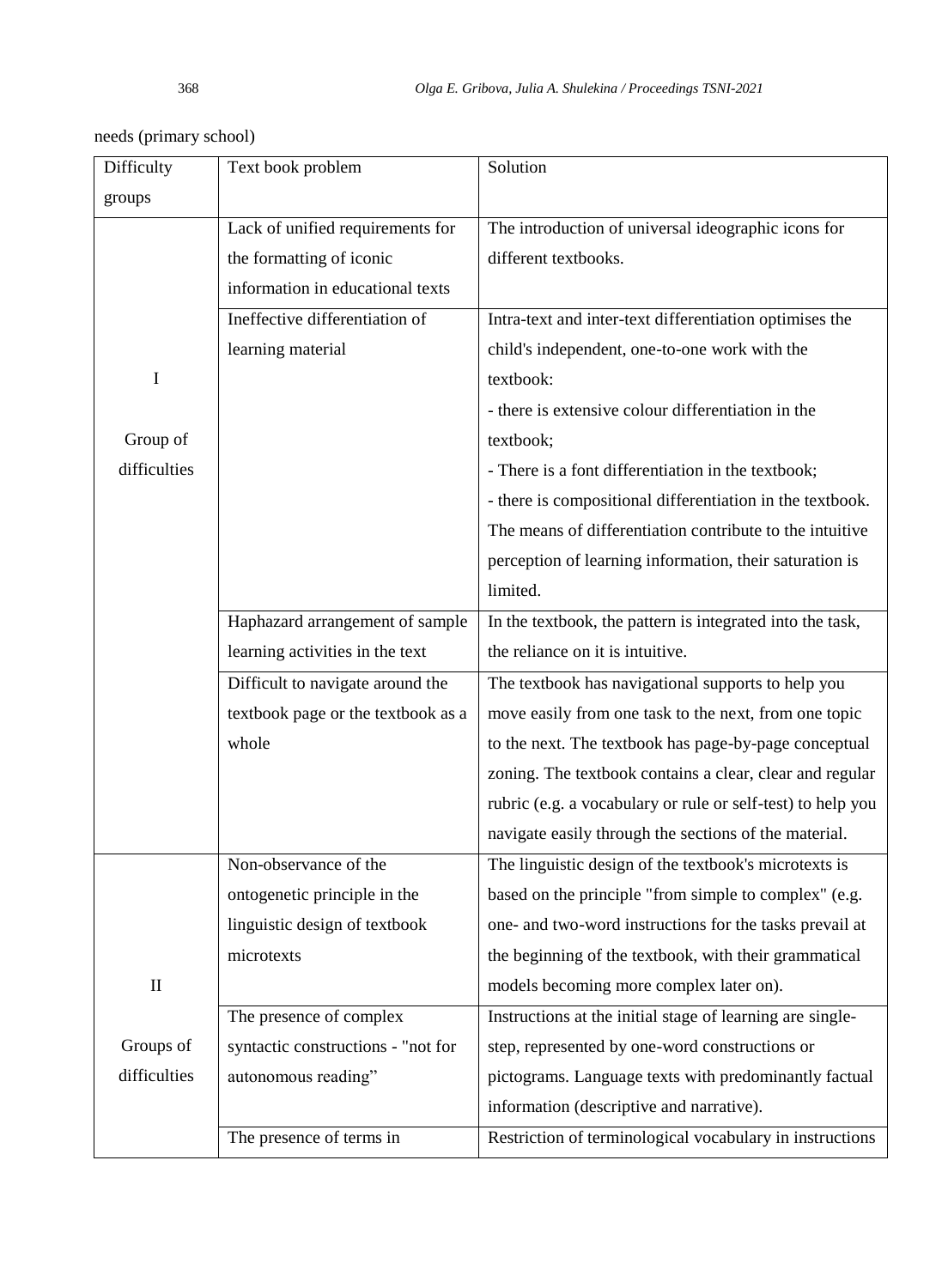|              | instructions and didactic tasks      | and didactic tasks in the initial stages of training.      |
|--------------|--------------------------------------|------------------------------------------------------------|
|              | Existence of obscure language        | The wording of the tasks is very simple and concise.       |
|              |                                      | The instructions are fractional and step-by-step. The      |
|              |                                      | task instructions contain no more than one or two          |
|              |                                      | actions, and the grammatical form of the construction      |
|              |                                      | itself meets the "marker at the beginning, target at the   |
|              |                                      | end" requirement (the key word-object is placed at the     |
|              |                                      | beginning of the construction, followed by the words       |
|              |                                      | revealing the purpose of the message).                     |
|              | Violation of stylistic norms         | The textbook clearly distinguishes between                 |
|              |                                      | instructions, didactic tasks and texts for work.           |
|              | Lack of information in the           | Selection of texts, ideographics, visual design of         |
|              | textbook that is relevant to the     | learning material in line with current cultural and        |
|              | students                             | educational trends.                                        |
|              | Ignoring gender-specific             | The textbook contains tasks that involve different         |
|              | perceptions                          | strategies for problem solving - creative, formulaic and   |
| III          |                                      | mixed. The illustrative material in the textbook is        |
|              |                                      | gender-sensitive.                                          |
| Group of     | Uselessness in the daily life of the | The inclusion of work with the textbook in the routine     |
| difficulties | student                              | moments of the educational process (curricular and         |
|              |                                      | extracurricular).                                          |
|              | Violation of aesthetic standards     | The textbook is illustrated with beautiful, vivid pictures |
|              | for the presentation and design of   | in a realistic manner. The proportions and scale of the    |
|              | educational materia                  | images are harmonious and the colours are clear and        |
|              |                                      | accessible.                                                |
|              | Organisation of information          | The textbook's graphics and frames are presented           |
|              | markers on textbook pages            | without spatial distortion and obey the laws of visual     |
|              | without taking into account the      | harmony. The textbook is structured according to the       |
|              | age specificities of children's      | principle of moving from polycode microtexts for           |
|              | perception                           | beginning reading (isotexts, comics) to predominantly      |
|              |                                      | monocode micro- and macrotexts for independent,            |
|              |                                      | meaningful fluent reading. The organisation of the         |
|              |                                      | material on the first pages of the textbook promotes       |
|              |                                      | viewing (non-linguistic material prevails over linguistic  |
|              |                                      |                                                            |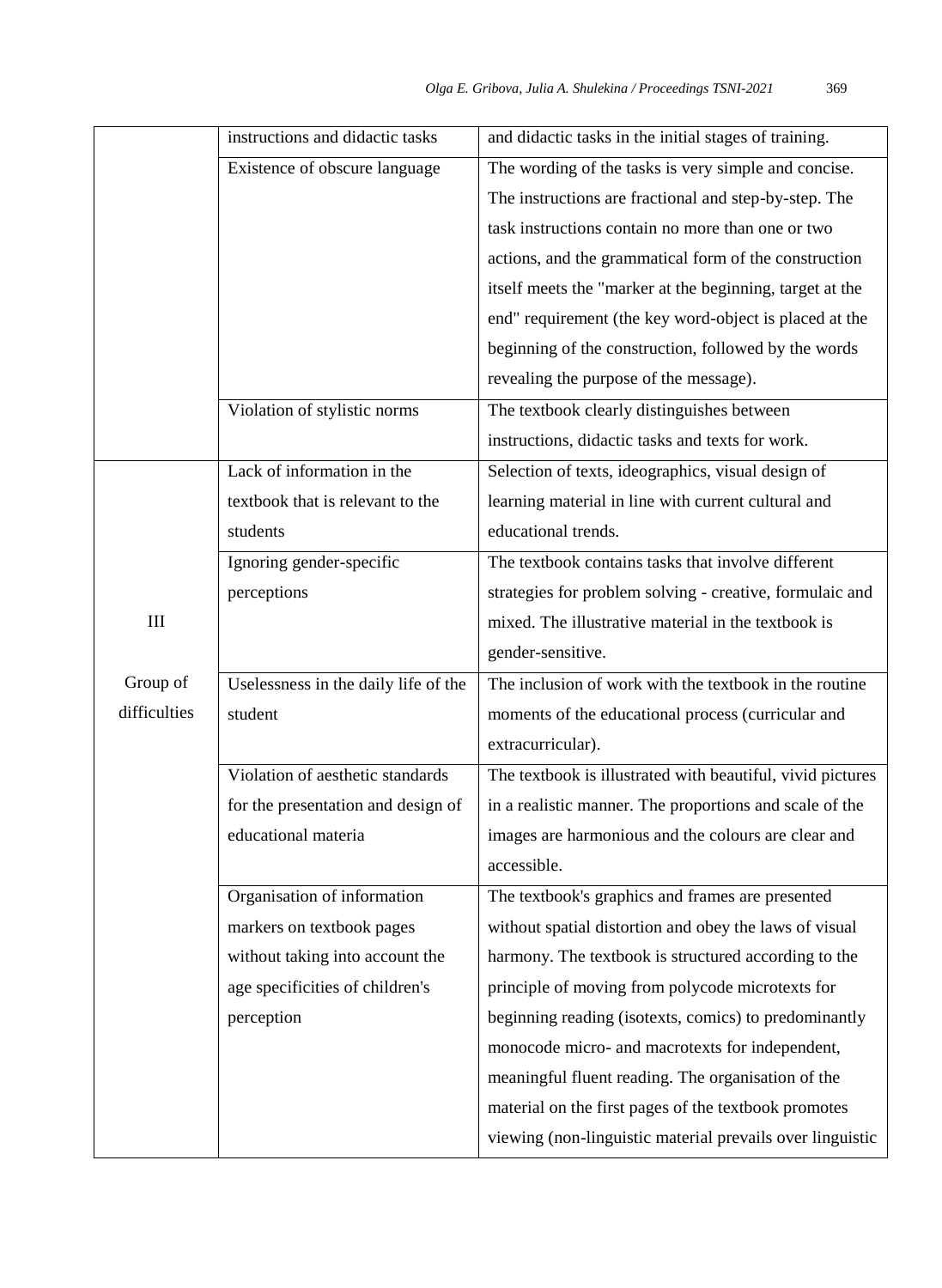|--|

## **Discussions**

This paper shows that the development of textual competence in students with PSD takes place over a long period of time and in stages. During this process, productive comprehension strategies that allow comprehension not only of factual information but also of deeper meaning are gradually replacing nonproductive comprehension strategies. This is associated with students' progress in learning.

Nevertheless, students with DIBS differ significantly in the dynamics of textual competence acquisition from their peers without speech impairments. Confirming this point, G. Botsas emphasizes that the prior knowledge of children with learning difficulties (a group in which he includes students with speech impairments) is limited and unstructured, and the children themselves are not able to build a rich knowledge base that can be acquired in a fruitful and successful way. Whereas students without learning disabilities tend to have the necessary strategies and knowledge to solve emerging problems in text comprehension (Botsas, 2015).

The close connection between text comprehension processes and educational outcomes (in the form of effective textbook performance) has been pointed out by many international researchers. This raises the issue of predicting learning outcomes when students' comprehension skills are at different levels.

As stated, students in inclusive schools are a polymorphous group and different children use cognitive and metacognitive comprehension strategies differently when reading different kinds of texts (including textbook use). For students to achieve good learning outcomes, it is important that they receive and use the instruction they are given. This, in turn, necessitates teaching students strategies for accurately identifying important aspects of any text that they encounter in their learning experiences. Some students naturally have comprehension skills, while others need to practice in order to master this skill (Felts, 2018). It is crucial for teachers to teach children reading comprehension strategies so that the comprehension skill can be used in every subject/discipline and students can improve their reading achievement in daily lessons (Shea & Ceprano, 2017).

Thus, the current educational trend reflects two critical points: specific pre-service training is needed to support students' comprehension of texts (Kim Y.-S., 2015) and/or teaching specific skills directly in the classroom (Botsas, 2015; Felts, 2018; Baz & Baz, 2018). The more elements of the learning process such strategies are embedded in, the more effective the outcome. These can include teacher explanation, textbook content and design, and student group work.

The need to teach students with different educational abilities and needs to understand learning information poses serious challenges to educators, which are addressed by the syncretism of traditional pedagogical and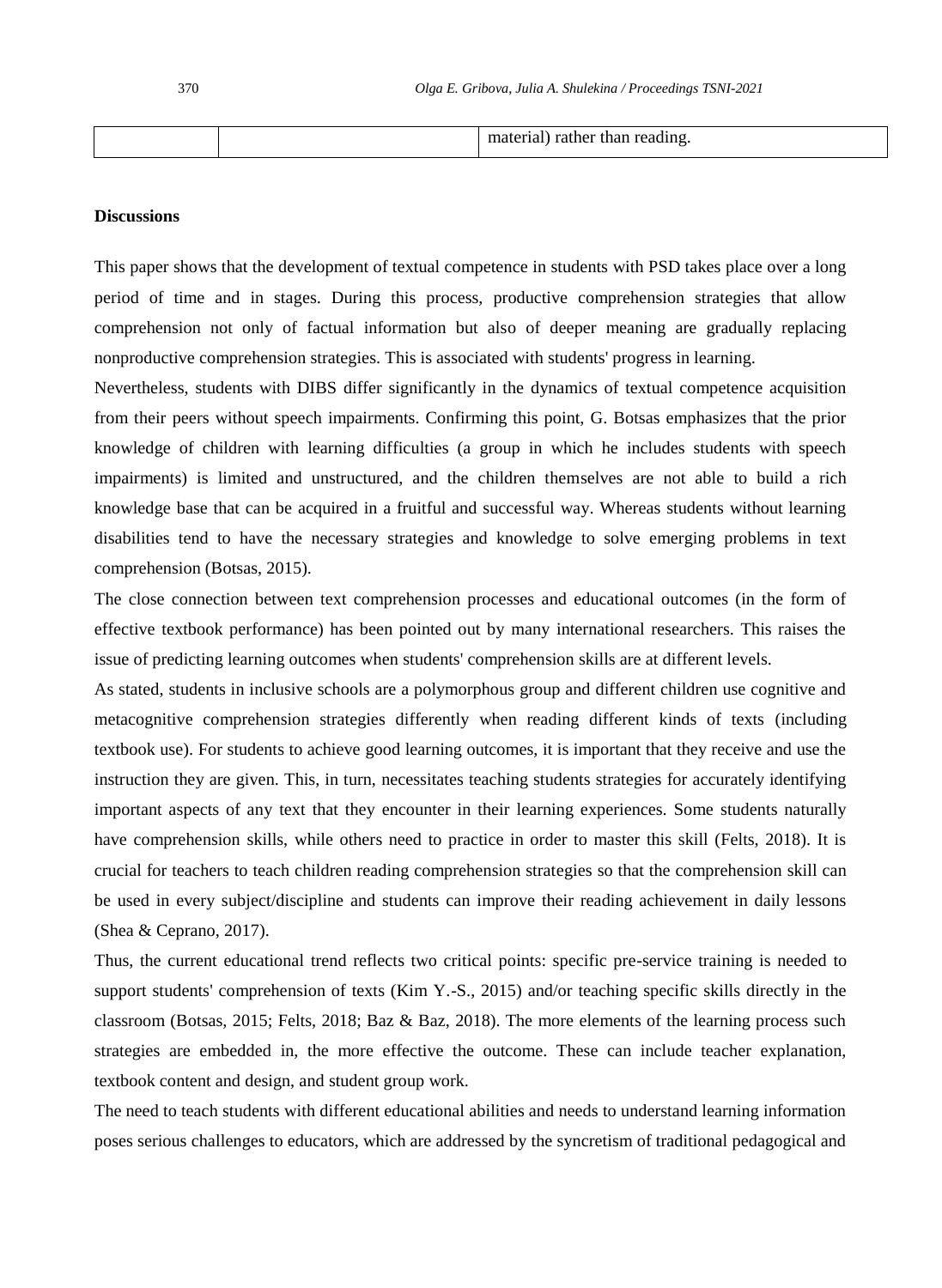special (remedial) approaches. In this sense, the "correct" Russian language textbook can be seen as a tool for developing and correcting important comprehension skills, including this very function in the methodological toolkit of a school teacher.

This study also opens up the prospect of a continuum of learning about the ability of students with speech impairments to work with the textbook at later stages of school (primary school): by learning to work correctly with textbook texts, such students can apply these skills to their academic achievement (Ergen et al., 2019).

#### **Conclusion**

In the context of this study, it seems important to list the most significant findings.

1. The specific features of text comprehension by students with special needs have been identified that prevent successful acquisition of subject competencies.

2. The problems in the structure of learning texts that cause the most difficulties for this contingent of students are shown.

The requirements for multicode texts (in particular, for a textbook on Russian language for primary school), adequate to the special needs of students with DIBS, have been determined.

### **References**

Asylbaeva, A. R. (2019) Developing comprehension of literary texts among hearing-impaired young pupils in reading classes. Special pedagogy and psychology: traditions and innovations. Proceedings of the All-Russian scientific conference of young scientists and students with international participation, 138-140.

Vasilevskaya, V. Y. (2006) Studying the understanding of artistic texts by mentally retarded children (to help diagnose mental retardation). Almanac of the Institute of Special Pedagogy, 10, 25-41.

Vorobyeva, V. K. (2006) Methods of developing coherent speech in children with systemic underdevelopment of speech. Moscow: AST Astril.

Gribova, O. E. (2017) Techniques of work on the formation of textual competence mechanisms in students with severe speech disorders. ASOU conference: collection of scientific papers and materials of scientific-practical conferences, 3. MOSCOW: ASOU. 216-224.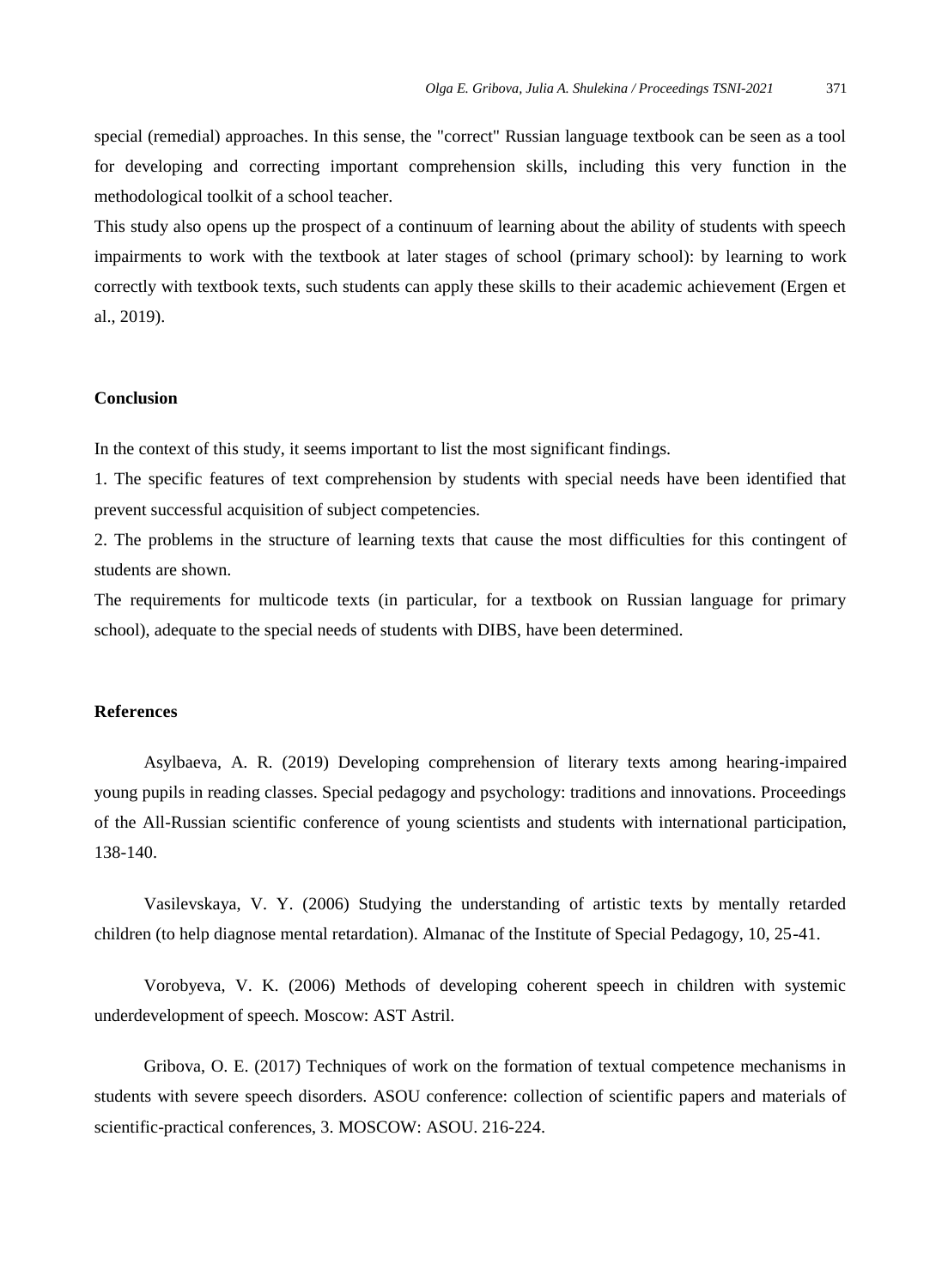Gribova, O. E. (2020) Ways of exploring textual competence (the aspect of understanding contentfactual information) in adolescents with speech impairments. Supporting Socialization of Children with Special Educational Needs: Theory and Practice. Collection of scientific works based on the results of All-Russian scientific-practical conference. IRKUTSK: IRKUTSK STATE PEDAGOGICAL UNIVERSITY. Irkutsk: publishing house of the Irkutsk State University. 117-126.

Dmitrieva, O. A. & Bryukhovskikh, L. A. (2016) Peculiarities of the formation of reading skills in children with mental retardation. Bulletin of Krasnoyarsk State Pedagogical University named after V.P. Astafyev, 4 (38), 129-134.

Ilyushina, S. V. (2018) What do hearing-impaired children learn if programmes and textbooks do not meet their special educational needs? Almanac of the Institute of Correctional Pedagogy, 2, 37, 70-82.

Kirdyasheva, A. V. (2018) Peculiarities of text comprehension by younger schoolchildren with hearing impairments. Scientific-methodical electronic journal "Concept", 9, 182-187.

Speech therapy. Theory and Practice (2017). М. : Eksmo.

Levina, R. E. (2005) To the construction of a pedagogical classification of anomalies of speech development. Speech and writing disorders in children: Selected works. MOSCOW: ARCTI. 37–38.

Order of the Ministry of Education of the Russian Federation No. 695 dated 18 December 2019 "On Approval of the Procedure for Forming the Federal List of Textbooks Allowed for Use in the Implementation of State-accredited Educational Programmes of Primary General, Basic General and Secondary General Education"<https://www.garant.ru/products/ipo/prime/doc/73411419/>

Sanina, S. P. & Enzhevskaya, M. V. (2016) Modern foreign studies of text comprehension by younger students. Electronic Journal of Contemporary Foreign Psychology, 5, 3, 83-91.

Filicheva, T.B. & Chirkina, G.V. (2005) Education and upbringing of children with general underdevelopment of speech. Speech therapy: a textbook for students of pedagogical higher education. M.: Humanities Publishing Center VLADOS, 614 - 647.

Shulekina, Y. A. (2018) Modern textbook technologies in inclusive education. Educational and methodological manual. MOSCOW: MOSCOW STATE PEDAGOGICAL UNIVERSITY. 100с.Baz, D. S. & Baz, B. A. (2018) Literature Review Study on Reading Comprehension. *Star. Journal of the Institute of Social Sciences, 2, 1,* 28-41.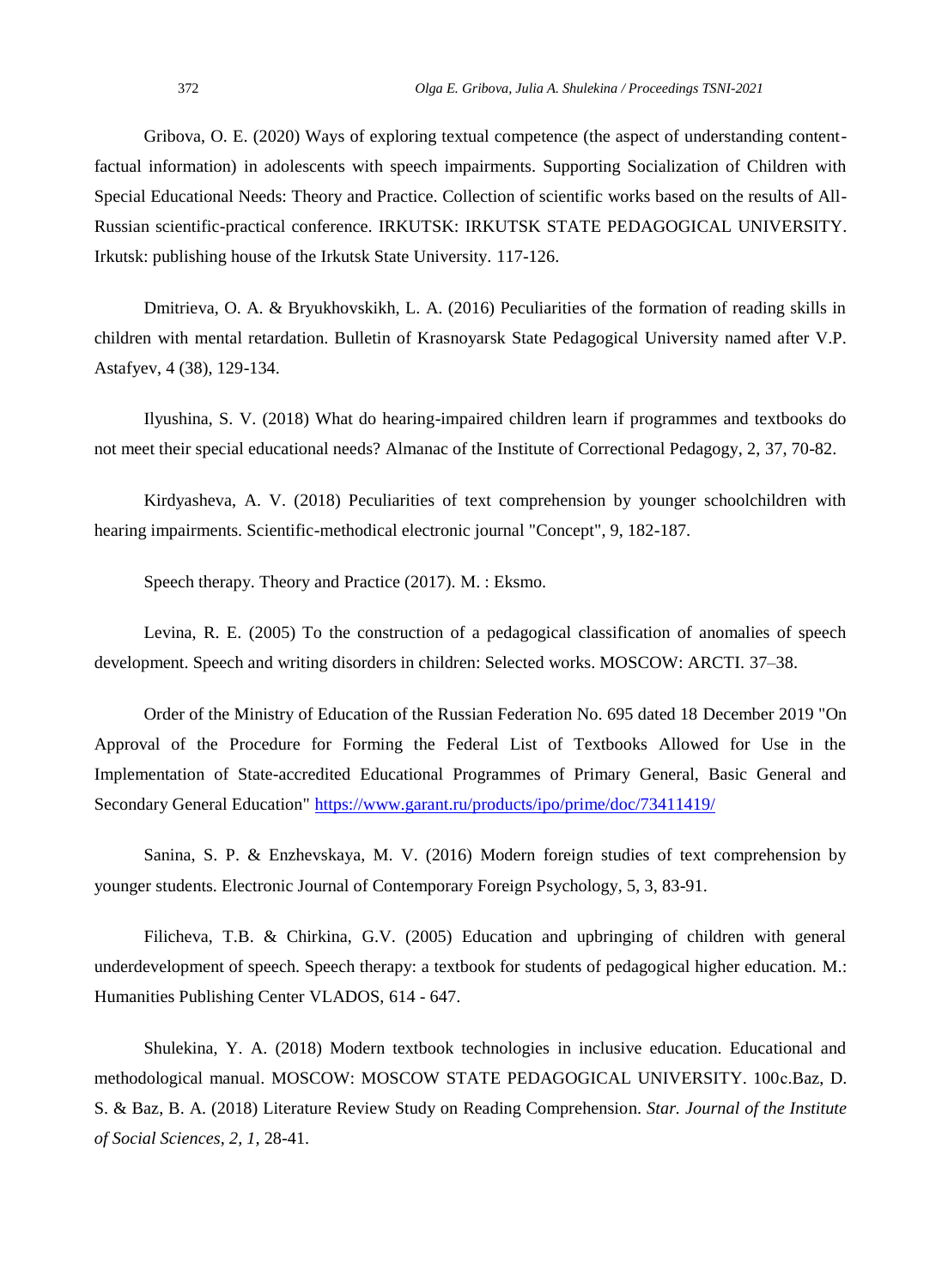Botsas, G. (2017) Differences in Strategy Use in the Reading Comprehension of Narrative and Science Texts Among Students With and Without Learning Disabilities. *Learning Disabilities: A Contemporary Journal, 15 (1)*, 139-162.

Davidson, M. M., Kaushanskaya, M. & Weismer S. E. (2018) Reading Comprehension in Children With and Without ASD: The Role of Word Reading, Oral Language, and Working Memory. *Journal of Autism and Developmental Disorders, 48,* 3524–3541.

Ergen, Y., Batmaz, O. et al. (2019) The Relationship between Level of Using Reading Comprehension Strategies and Reading Comprehension Achievement of Primary School Fourth Grade Students. *Journal Of The Faculty Of Education Of Mehmet Akif Ersoy University, 49*, 130-147. https://doi.org/10.21764/maeuefd.425949

Felts, T. (2018) Instructional Strategies for Improving Reading Comprehension. *COE 501 Introduction to Research and Evaluation in Education*. https://doi.org/10.13140/RG. 2. 2. 11538. 91846

Haebig, E., Kaushanskaya, M. & Weismer, S. E. (2015) Lexical processing in school-age children with autism spectrum disorder and children with specific language impairment: The role of semantics. *Journal of Autism and Developmental Disorders, 45 (12)*, 4109–4123. https://doi.org/10.1007/s10803-018- 3617-7

Kaldenberg, E. R., Watt, S. J. & Therrien, W. J. (2015) Reading instruction in science for students with learning disabilities: A meta-analysis. *Learning Disability Quarterly, 38 (3)*, 160-173.

Kendeou, P., van den Broek, P., Helder, A. & Karlsson, J. (2014) A cognitive view of reading comprehension: Implications for reading difficulties. *Learning Disabilities Research and Practice, 29 (1),*  10-16. https://doi.org/10.1111/Idrp.12025

Kim, Y.-S. (2015) Language and Cognitive Predictors of Text Comprehension: Evidence From Multivariate Analysis. *Child Development, 86, 1*, 128–144. https://doi.org/10.1111/cdev.12293

Lucas, R. & Norbury, C. F. (2014) Levels of text comprehension in children with Autism spectrum Disorders (ASD): the influence of language phenotype. *Journal of Autism and Developmental Disorders, 44 (11)*, 2756-2768. http://dx.doi.org/10.1007/s10803-014-2133-7